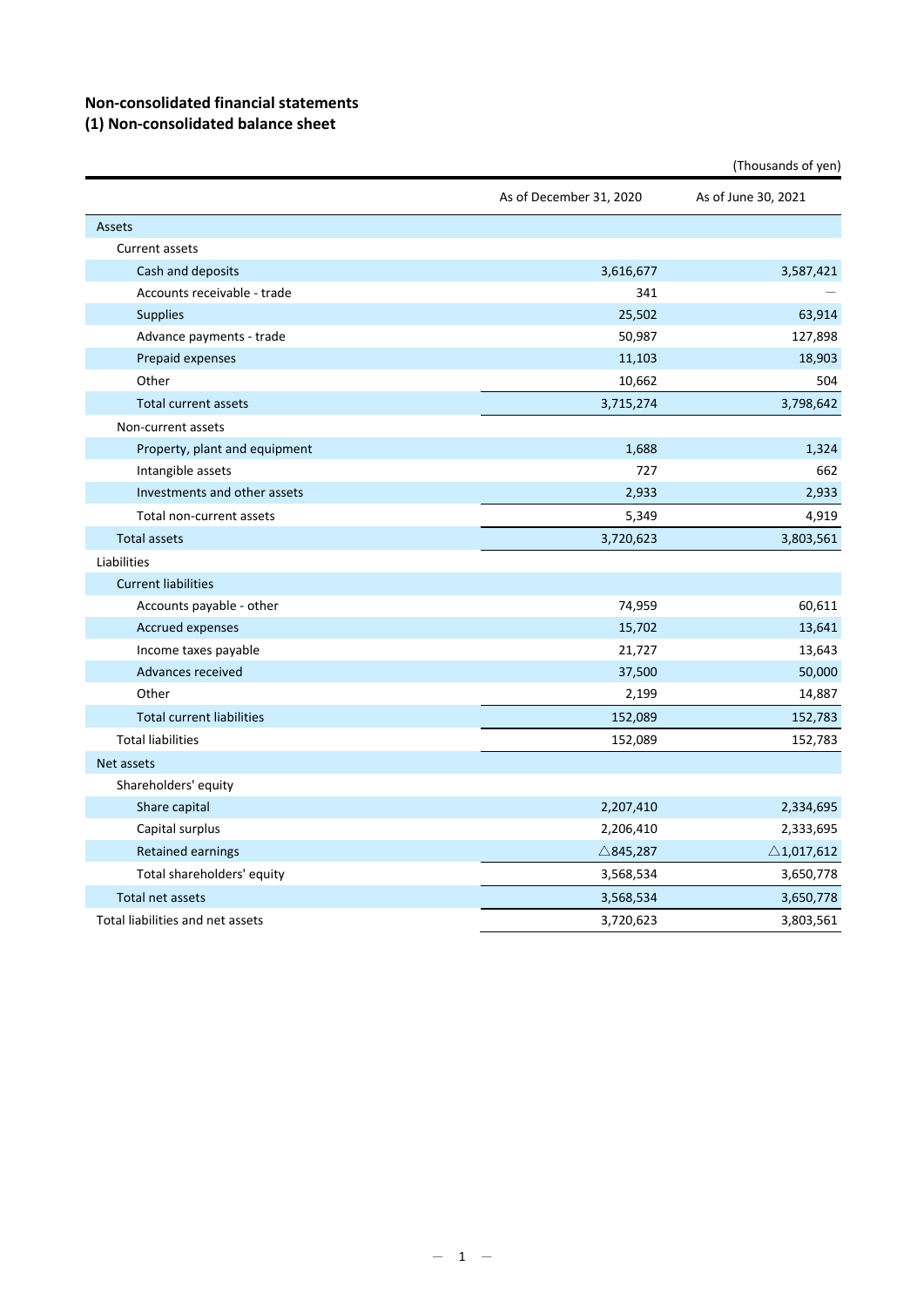## **(2) Non‐consolidated statement of income (cumulative)**

|                                                    | (Thousands of yen)                |
|----------------------------------------------------|-----------------------------------|
|                                                    | Six months ended<br>June 30, 2021 |
| <b>Business revenue</b>                            | 126,297                           |
| <b>Business expenses</b>                           |                                   |
| Research and development expenses                  | 208,487                           |
| Other selling, general and administrative expenses | 104,649                           |
| <b>Total Business expenses</b>                     | 313,137                           |
| <b>Operating loss</b>                              | $\triangle$ 186,840               |
| Non-operating income                               |                                   |
| Interest income                                    | 13                                |
| Subsidy income                                     | 23,333                            |
| Other                                              | 1                                 |
| Total non-operating income                         | 23,348                            |
| Non-operating expenses                             |                                   |
| Share issuance costs                               | 6,931                             |
| Foreign exchange losses                            | 510                               |
| Other                                              | $\Omega$                          |
| Total non-operating expenses                       | 7,442                             |
| <b>Ordinary loss</b>                               | $\triangle$ 170,934               |
| Loss before income taxes                           | $\triangle$ 170,934               |
| Income taxes - current                             | 1,390                             |
| Loss                                               | $\triangle$ 172,325               |